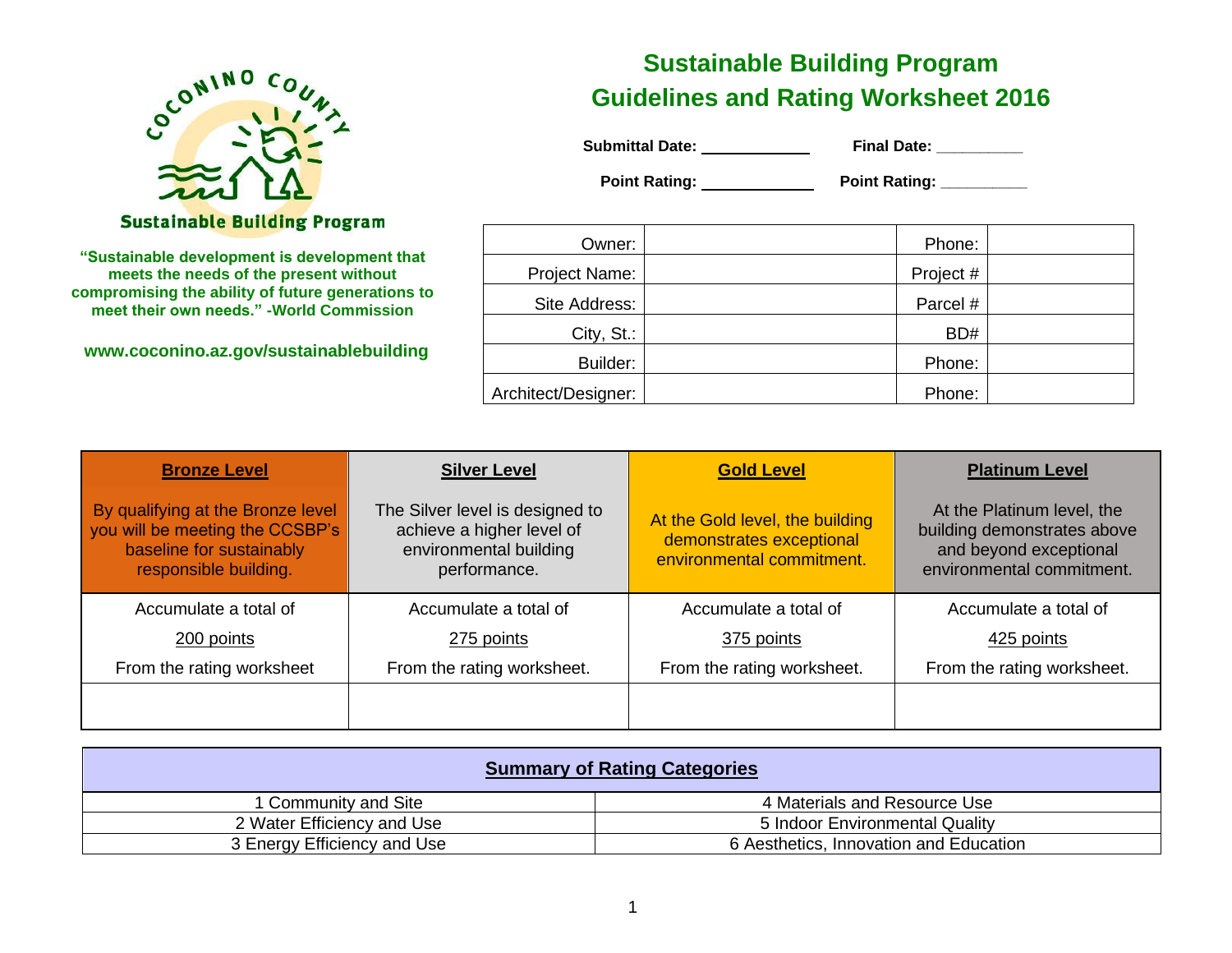|                | <b>Fundamental Elements</b><br>for the Coconino County Sustainable Building Program<br>(These elements are strongly encouraged for new home construction)                                                                        | dherence<br>Project |
|----------------|----------------------------------------------------------------------------------------------------------------------------------------------------------------------------------------------------------------------------------|---------------------|
|                | Project meets the requirements of International Energy Conservation Code as currently adopted by governing<br>jurisdiction.                                                                                                      |                     |
| 2              | If there is a forced air heating/cooling system, it must have a programmable/set-back thermostat.                                                                                                                                |                     |
| 3              | Hot water lines are insulated to min R-3.6 under slab or in crawl spaces, not in conditioned space walls. (E.g. 1/2"<br>foam insulation over 1/2" - 3/4" pipe.)                                                                  |                     |
| $\overline{4}$ | Home manual and owner education provided.                                                                                                                                                                                        |                     |
| 5              | Home owner agrees to provide Coconino County with copies of all utility bills for a period of two years to assess<br>the performance of the home. (If home is builder-built for purpose of resale, this item can be negotiated.) |                     |
| 6              | All tropical woods used anywhere in the project are FSC certified.                                                                                                                                                               |                     |
| $\overline{7}$ | Carbon monoxide (CO) detectors installed per manufacturer's recommendations. At minimum, there is one per<br>floor.                                                                                                              |                     |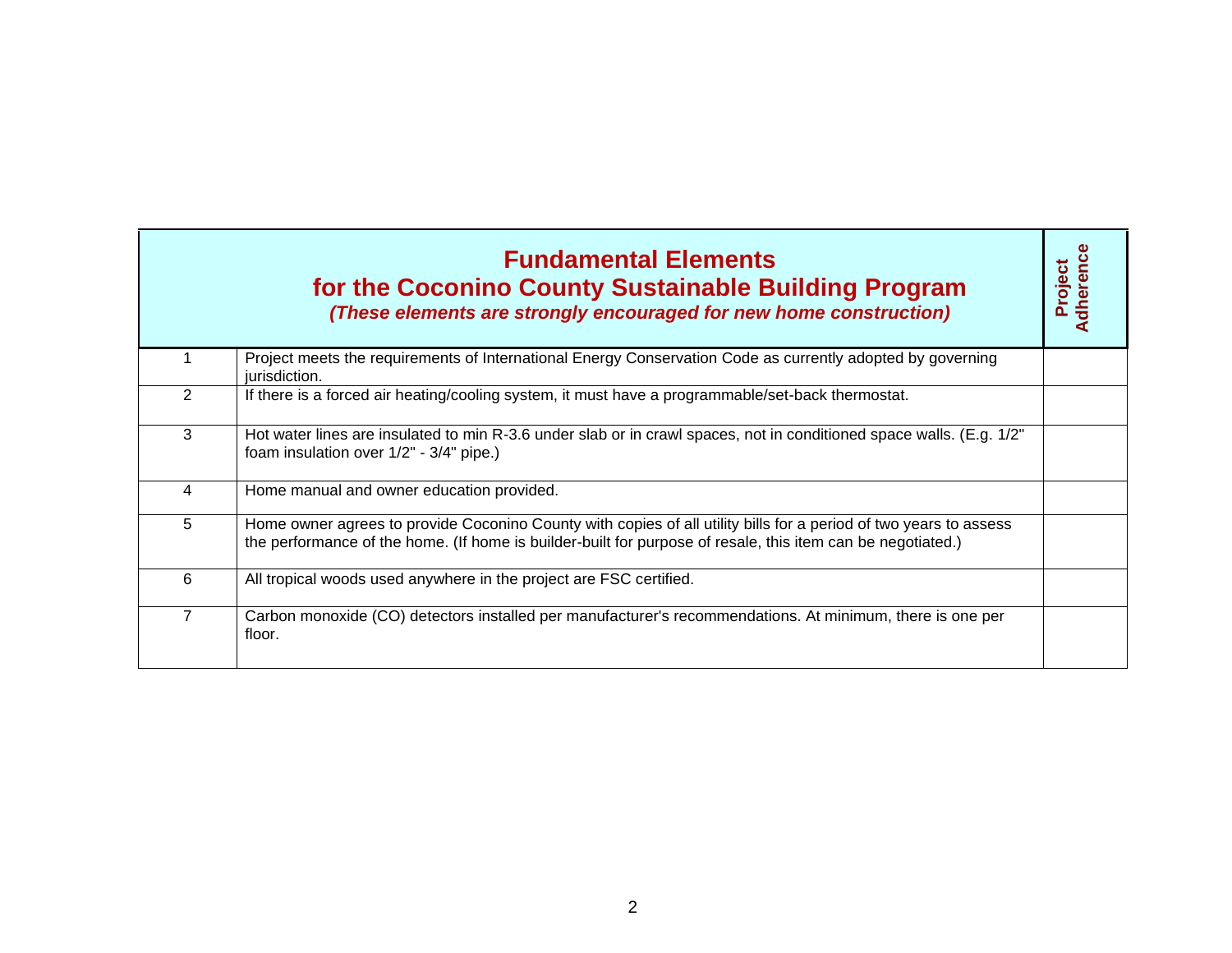## **Worksheet Items for Credit**

**Potential Points Project Points**

| <b>1-Community and Site</b> |      |                                                                                                                                                                                                                                                                                                                                                                                                                                                                                                                                                                                                                                                                                                                                                                                                                                                                                                                                                                                                             |    |  |
|-----------------------------|------|-------------------------------------------------------------------------------------------------------------------------------------------------------------------------------------------------------------------------------------------------------------------------------------------------------------------------------------------------------------------------------------------------------------------------------------------------------------------------------------------------------------------------------------------------------------------------------------------------------------------------------------------------------------------------------------------------------------------------------------------------------------------------------------------------------------------------------------------------------------------------------------------------------------------------------------------------------------------------------------------------------------|----|--|
| Community                   | 1.01 | <b>Community Connectivity:</b><br>• Project is located within city limits. 15 pts<br>• Project is located within 0-2 miles of an urban trail. 3-5 pts _<br>. Project is located within 0-2 miles of public transportation. 3-5 pts<br>• Project is located within 0-1 mile of open space, forest trails, and/or active recreation areas<br>including parks, community meeting/gathering places. 5-10 pts<br>• Project is located within 0-2 miles of basic shopping services. 5-15 pts _                                                                                                                                                                                                                                                                                                                                                                                                                                                                                                                    | 50 |  |
|                             | 1.02 | Project is located within a density of more than 7 dwellings per acre development area.                                                                                                                                                                                                                                                                                                                                                                                                                                                                                                                                                                                                                                                                                                                                                                                                                                                                                                                     | 3  |  |
|                             | 1.03 | Building is placed on previously developed land or urban infill.                                                                                                                                                                                                                                                                                                                                                                                                                                                                                                                                                                                                                                                                                                                                                                                                                                                                                                                                            | 4  |  |
| <b>Site</b>                 | 1.04 | Site Impact:<br>Site is developed with Low-Impact Development (LID) strategies and/or green infrastructure such as:<br>• Building sited to preserve open space and reduce impact on site vegetation, topography and<br>natural drainage. 1-2 pts ____<br>• Construction minimizes impact through designated "no-disturbance zone" marked on drawings<br>and flagged during construction. 1 pt ____<br>• Hard surfaces constructed with permeable materials or drain to permeable surfaces. 1-2 pts __<br>• Storm water retained on site using wattles during construction and swales, berms or infiltration<br>basins after construction. 1-2 pts<br>• Spread of invasive weeds is reduced through use of ground cloth, spraying vehicles clean and<br>reduced disturbance area. 1 pt _____<br>• Erosion control through the application of mulch. 1 pt __<br>• Trees are protected during construction (use of barricades, boundaries, and no-disturbance<br>zone around trees and their roots). 1 pt ____ | 10 |  |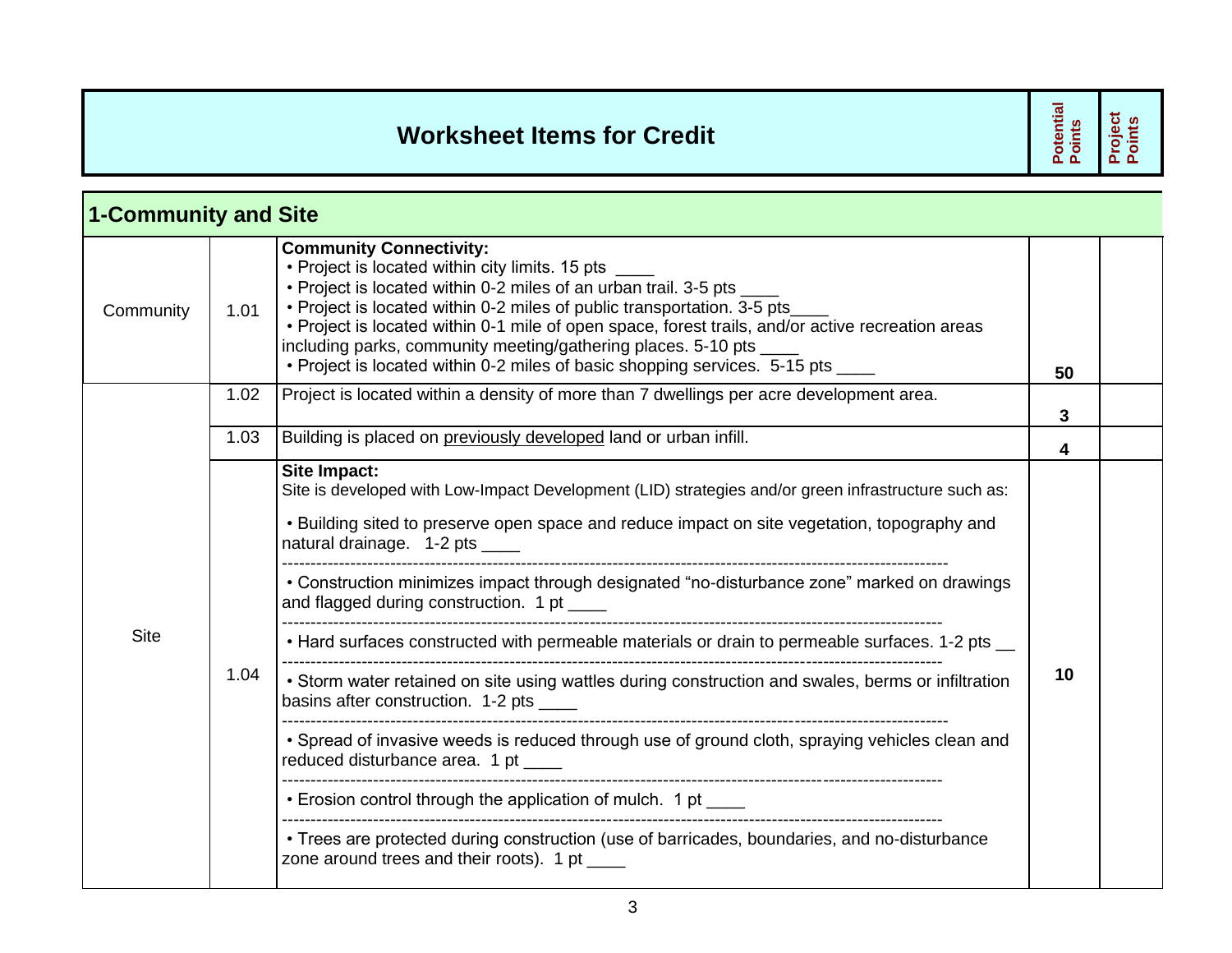|                  | 1.05 | Summer shade, natural cooling, and wind protection landscaping used.                                                                                                                                                                                                                                             |              |  |
|------------------|------|------------------------------------------------------------------------------------------------------------------------------------------------------------------------------------------------------------------------------------------------------------------------------------------------------------------|--------------|--|
|                  | 1.06 | Plan or proof of food producing garden is provided.                                                                                                                                                                                                                                                              | 2            |  |
|                  | 1.07 | <b>FireWise Site:</b><br>• Conifer spacing 30' between crowns. 1 pt<br>• Tree branches pruned 6-10' above ground. 1 pt<br>• "Fire-free" area- no fuels- within 5' of home. 1-2 pts<br>• Wildfire protection plan implemented, or hydrant. 1 pt<br>• Building envelope is made with fire resistant material 5 pts | 10           |  |
| <b>Site</b>      | 1.08 | Only non-toxic pesticides (includes termite pretreatment) and herbicides are used on site. Or<br>none used.                                                                                                                                                                                                      | $\mathbf{2}$ |  |
|                  | 1.09 | Outdoor living space is included (patios, porches, etc) and has an area equal to at least 25% of<br>the total indoor livable area.                                                                                                                                                                               | 5            |  |
| Community        | 1.10 | Dark Sky Lighting: (Points based on % of total fixtures installed)<br>• Exterior lights are fully shielded. 1-3 pts ____<br>• Bulbs are low pressure sodium or amber LED light. 1-2 pts                                                                                                                          | 5            |  |
| Local<br>Economy | 1.11 | Project incorporates support for the local economy by hiring local contractors, buying materials<br>from locally owned and operated stores, employing local building professionals, etc.                                                                                                                         | 10           |  |
|                  |      | <b>Total for category 1-Community &amp; Site</b>                                                                                                                                                                                                                                                                 | 102          |  |

| <b>2-Water Use and Efficiency</b> |      |                                                                                                                                                                                                                                            |    |  |
|-----------------------------------|------|--------------------------------------------------------------------------------------------------------------------------------------------------------------------------------------------------------------------------------------------|----|--|
|                                   | 2.01 | Plumbing drainage capability to eliminate the need to keep house heated in winter during periods<br>of vacancy.                                                                                                                            | 2  |  |
| Plumbing                          | 2.02 | Greywater:<br>• Two pipe drain system for future gray water recovery system is installed. 10 pts ____<br>• Complete gray water irrigation system is installed. 20-25 pts ____<br>• Reclaimed water is used in landscaping. 20-25 pts _____ | 25 |  |
|                                   | 2.03 | <b>Rainwater Collection for Domestic Use:</b><br>• Filtration and use for toilet flushing 20 pts ____<br>• Treatment for domestic water use in whole house 30 pts                                                                          | 30 |  |
|                                   | 2.04 | Point of entry water or point of use water purification system meets ANSI/NSF standards (does<br>not include reverse osmosis systems).                                                                                                     |    |  |
|                                   |      |                                                                                                                                                                                                                                            | ◠  |  |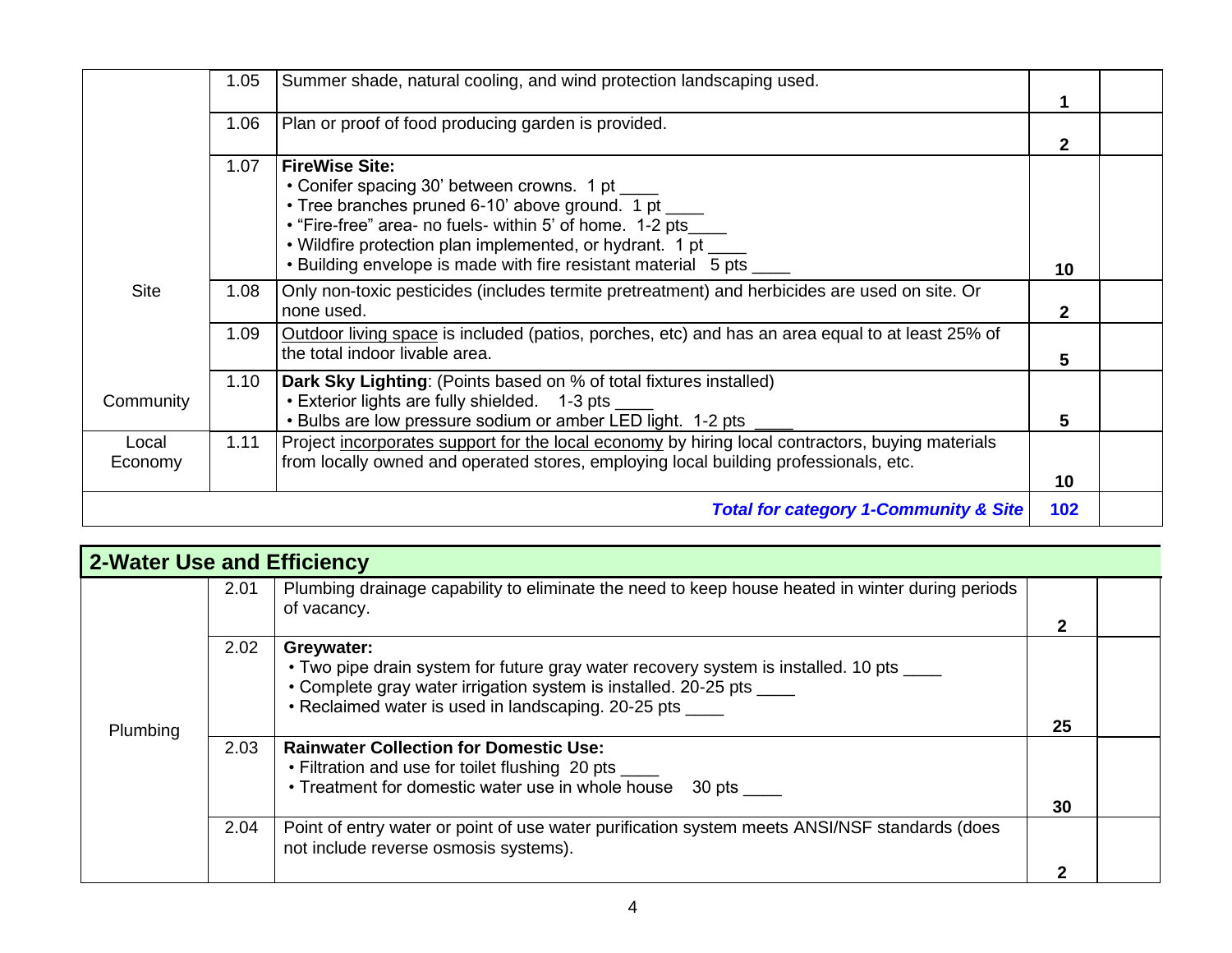| <b>Fixtures</b> | 2.05 | (Points based on % of total fixtures installed)<br>Water Fixtures: gpm = gallons per minute<br>• Bathroom Faucets are low flow:<br>1.5 gpm (WaterSense rated)= 1 pt $\_\_\_$ 1.2 gpm= 3 pts $\_\_\_$ < 1.2 gpm= 5 pts $\_\_\_$                                                                                                                                                                                                                |     |  |
|-----------------|------|-----------------------------------------------------------------------------------------------------------------------------------------------------------------------------------------------------------------------------------------------------------------------------------------------------------------------------------------------------------------------------------------------------------------------------------------------|-----|--|
|                 |      | • Kitchen faucets are low flow:<br>1.5 gpm (WaterSense rated) = $3$ pts _____ < 1.5 gpm = $5$ pts ____                                                                                                                                                                                                                                                                                                                                        |     |  |
|                 |      | • Showerheads are low flow:<br>2.0 gpm (WaterSense rated) = 10 pts $\frac{1}{2}$ 1.5 gpm = 15 pts $\frac{1}{2}$                                                                                                                                                                                                                                                                                                                               | 45  |  |
|                 |      | • Toilets are:<br>1.28 gallons per flush (WaterSense rated)= 10 pts _____ < 1.28 gal per flush= 15 pts ____<br>Composting toilets= 20 pts _____                                                                                                                                                                                                                                                                                               |     |  |
| Appliances      | 2.06 | <b>Water Appliances:</b><br>• Washing machine is Energy Star rated. 20 pts ____<br>• Dishwasher is Energy Star rated. 5 pts _____                                                                                                                                                                                                                                                                                                             | 25  |  |
| <b>Site</b>     | 2.07 | <b>Rainwater Collection for Irrigation:</b><br>• Passive system to direct water to plants (swales, berms) 1-5 pts ____<br>• Rain gutters 5-10 pts<br>• Cistern or storage tank 5-10 pts ____<br>• Distribution piping from storage to direct water to plants 5-10 pts ____                                                                                                                                                                    | 35  |  |
|                 | 2.08 | Landscaping:<br>• Xeriscaped (based on % of landscaped areas) excluding vegetable/fruit gardens 20 pts ____<br>• No irrigation system installed (beyond stored rainwater or greywater) 10 pts ____<br>• Turf minimized: <200 sf= 5 pts $\_\_\_\_$ <400 sf = 3 pts $\_\_\_\_$<br>. Include invasive weed management brochure in owner's manual 2 pts _____<br>• Rainwater sensor shut-off 2 pts ____<br>. Non-spray, zone irrigation 2 pts____ | 41  |  |
|                 |      | <b>Total for category 2-Water Use &amp; Efficiency</b>                                                                                                                                                                                                                                                                                                                                                                                        | 205 |  |

|                                  | 3-Energy Use and Efficiency |                                                                                                                                                                                                                                                                                                |    |  |
|----------------------------------|-----------------------------|------------------------------------------------------------------------------------------------------------------------------------------------------------------------------------------------------------------------------------------------------------------------------------------------|----|--|
| <b>Building Info</b><br>Modeling | 3.01                        | Building Information Modeling completed (i.e. - REM Design, Energy 10, Energy Scheming,<br>Energy Plus, HERS, ResCheck, CommCheck, etc.).                                                                                                                                                      | Δ  |  |
| Renewable                        | 3.02                        | Clean renewable energy system installed (solar electric (photovoltaic) power and/or wind<br>power): Points are awarded based on percentage of the project's energy needs met<br>• 5 points for every 10% of energy needs met; a max. of 50 points is awarded for 100%.<br>• Solar-ready 5 pts: | 50 |  |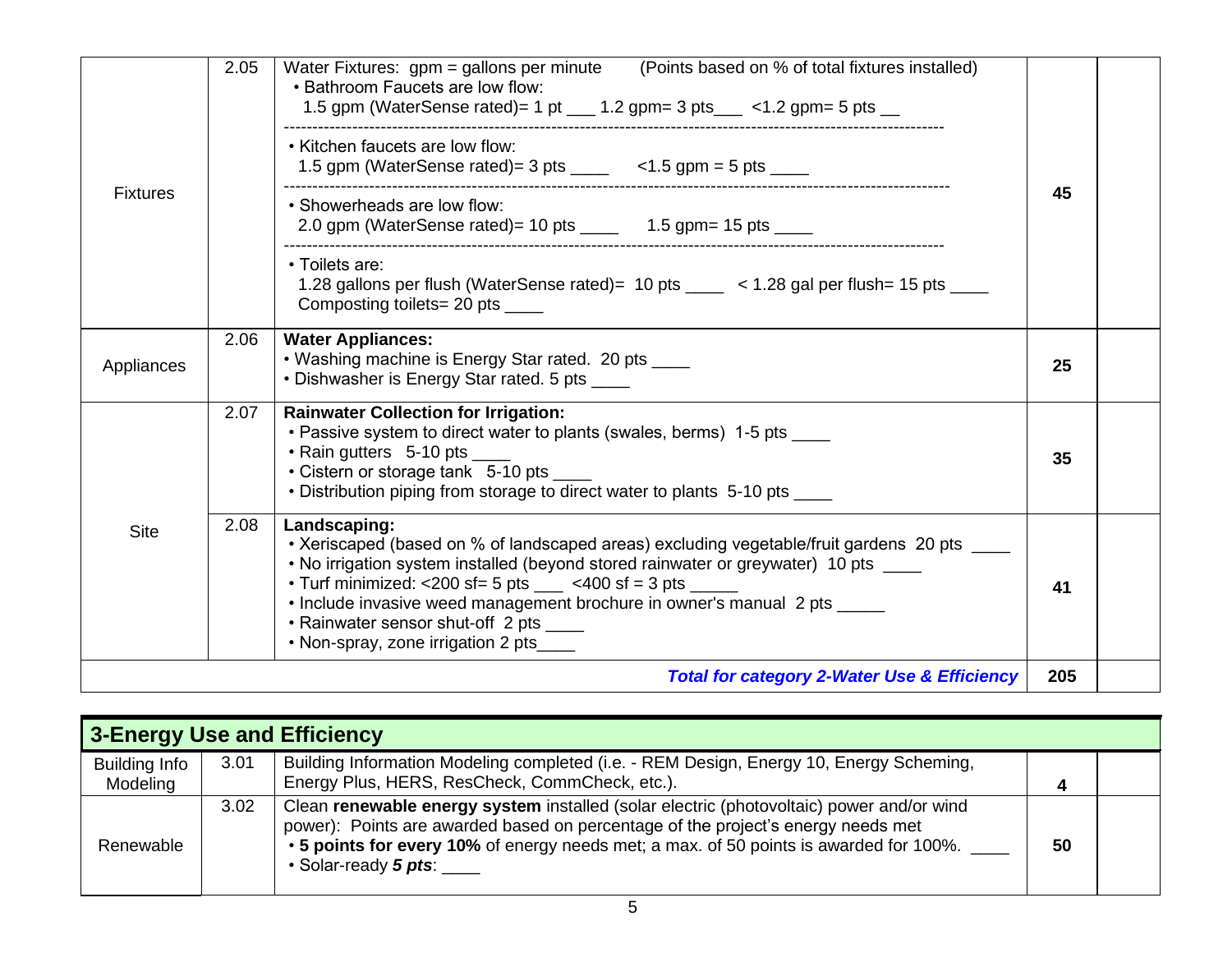|                                       | 3.03 | <b>Passive Solar Design:</b>                                                                                                                                                                                                                                                                                                                                                                                                                                                                                                                                                                                                                                            |    |  |
|---------------------------------------|------|-------------------------------------------------------------------------------------------------------------------------------------------------------------------------------------------------------------------------------------------------------------------------------------------------------------------------------------------------------------------------------------------------------------------------------------------------------------------------------------------------------------------------------------------------------------------------------------------------------------------------------------------------------------------------|----|--|
|                                       |      | • Home oriented on the lot so the longest axial dimension faces within 20° of True South.<br>$2-5$ pts____                                                                                                                                                                                                                                                                                                                                                                                                                                                                                                                                                              |    |  |
|                                       |      | • Windows on south side of building. 3 pts _____                                                                                                                                                                                                                                                                                                                                                                                                                                                                                                                                                                                                                        |    |  |
|                                       |      | . South glass has proper overhang or other shading feature to afford both summer shading and<br>winter sun. $1-2$ pts _____                                                                                                                                                                                                                                                                                                                                                                                                                                                                                                                                             |    |  |
|                                       |      | • For South glass, the highest Solar Heat Gain Coefficient is used when paired with the lowest<br>U-value. If cooling is a significant concern, the SHGC will not exceed 0.55. 1 pt ____                                                                                                                                                                                                                                                                                                                                                                                                                                                                                |    |  |
| Passive<br>Solar Design               |      | • Thermal Mass is included in the design (trombe wall, concrete floor, etc.). 1-4 pts ____                                                                                                                                                                                                                                                                                                                                                                                                                                                                                                                                                                              | 23 |  |
|                                       |      | • Exterior shading devices, screens, or landscaping for windows on the East/West side of the<br>building, or no East/West windows are installed. 1 pt ____                                                                                                                                                                                                                                                                                                                                                                                                                                                                                                              |    |  |
|                                       |      | •Minimal use of windows on the north side of the building. 1-2 pts ____                                                                                                                                                                                                                                                                                                                                                                                                                                                                                                                                                                                                 |    |  |
|                                       |      | • Home is designed for passive solar winter heating using modeling or solar heat gain analysis<br>to meet: 80% = 4 pts $60\%$ = 3 pts 40% = 2 pts 20% = 1 pt of annual need. ____                                                                                                                                                                                                                                                                                                                                                                                                                                                                                       |    |  |
|                                       |      | • Place rooms with low heating, lighting, and use requirements, such as utility rooms, storage<br>rooms and garages, on the north side of the building. 1 pt ____                                                                                                                                                                                                                                                                                                                                                                                                                                                                                                       |    |  |
| Passive<br>Efficiency                 | 3.04 | <b>Hot Water Lines:</b><br>• Water heater is within 20-pipe feet length of fixtures. 2 pts<br>• Fully insulated to min. R-3.6 throughout entire house, including conditioned spaces (including<br>trunk lines, branch lines, joints, elbows, and lines installed under slab) 3 pts ____                                                                                                                                                                                                                                                                                                                                                                                 | 5  |  |
| Passive<br>Efficiency/<br>Performance | 3.05 | <b>Water Heating:</b><br>• Tanked Water Heater:<br>-EF of 0.7 or higher for gas or 2.0 or higher for electric. 8 pts _<br>-Electric or gas heat pump water heater installed in lieu of conventional electrical water heater.<br>$12$ pts<br>-Recirculation system with a timer and shut off switch is installed or point of use recirculation<br>system. $3 \text{ pts}$ _____<br>• Tank-less (instantaneous) Water Heater installed with an Energy Factor $( \ge 0.90$ for Electric,<br>$\geq$ .80 for Gas) 12 pts<br>. Solar water heating system SRCC certified and sized to meet:<br>50% of annual hot water needs: 12 pts<br>80% of annual hot water needs: 15 pts | 15 |  |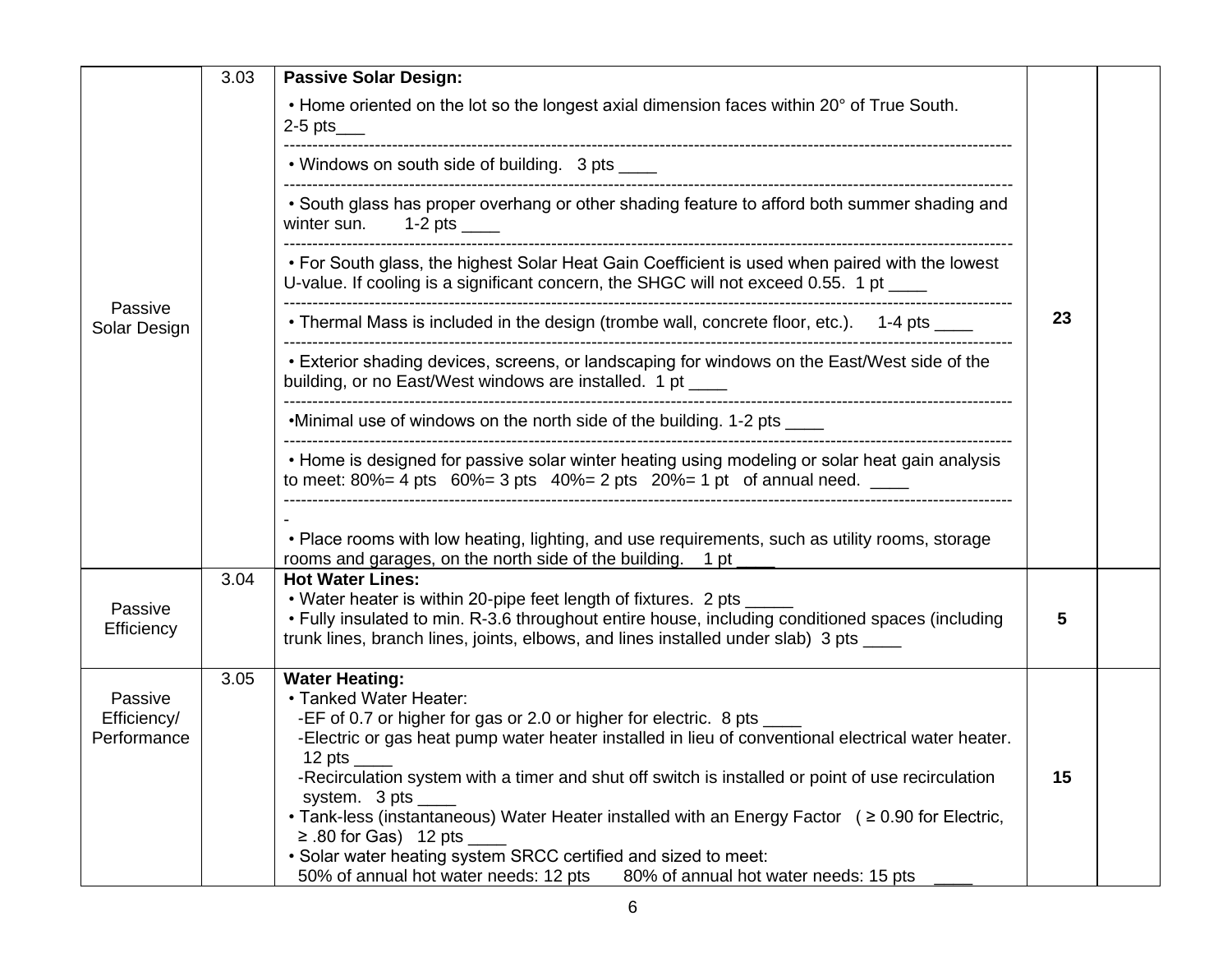|                                    | 3.06 | <b>Building Envelope:</b>                                                                                                                                                                                                                                                                                                                                                                                                                                                                                                                                                                                                                                                                                                                                                      |    |  |
|------------------------------------|------|--------------------------------------------------------------------------------------------------------------------------------------------------------------------------------------------------------------------------------------------------------------------------------------------------------------------------------------------------------------------------------------------------------------------------------------------------------------------------------------------------------------------------------------------------------------------------------------------------------------------------------------------------------------------------------------------------------------------------------------------------------------------------------|----|--|
| Structural-<br>Thermal<br>Elements |      | • Foundation is insulated on the interior or exterior. R-10 for 2' = 3 pts > R-10 for 2' = 5 pts _<br>• Wall Assemblies: (14 points max)<br>-Have thermal break. 4 pts<br>-Integral structure system used to combine structural and thermal properties. 2 pts ____<br>• Ceiling Assembly: (16 points max)<br>$-R-49=5$ pts $R-60=10$ pts ______<br>-Has thermal break. 4 pts_<br>-Integral structure system used to combine structural and thermal properties. 2 pts ___<br>• Windows: (8 points max)<br>-Strategically placed and minimally sized 4 pts_<br>-U-value of .32 or lower 2 pts<br>-Have proof of low-E coating on the 2nd and 4th surface of the double pane. 1 pt ____<br>-Window coverings for additional insulation. (shades, quilts, insulating drapes) 1 pt_ | 57 |  |
|                                    |      | • Doors: (4 points max)<br>-All exterior opaque doors are insulated to: R-5=1 pt _____ R10= 2 pts ____<br>-Garage door(s) is insulated to R-10 for attached and/ or conditioned garages. 2 pts_<br>• Air Sealing (10 points max)<br>-Thermal envelope and penetrations are completely air sealed. 4 pts_<br>-Attic is conditioned space, or access is sealed and insulated. 2 pts_<br>-Diagnostic Blower Door test results show 3 ACH50 or less (Min. 2012 IECC level). 2 pts_<br>-Vestibule is used to minimize heat loss at main entrance(s). 1 pt Gasketed doors 2 pts                                                                                                                                                                                                      |    |  |
|                                    | 3.07 | Heating:<br>Furnace Efficiency:<br>$\cdot$ 90%=12 pts<br>$92\% = 14$ pts $95\% = 15$ pts $96\% = 16$ pts<br>$97\% = 18$ pts<br>• Duct blaster test is performed and results show that total duct leakage $\leq 6$ cfm/sf to outdoors<br>per 100 sq ft of conditioned floor area. 2 pts<br><b>Boiler Efficiency:</b>                                                                                                                                                                                                                                                                                                                                                                                                                                                            | 20 |  |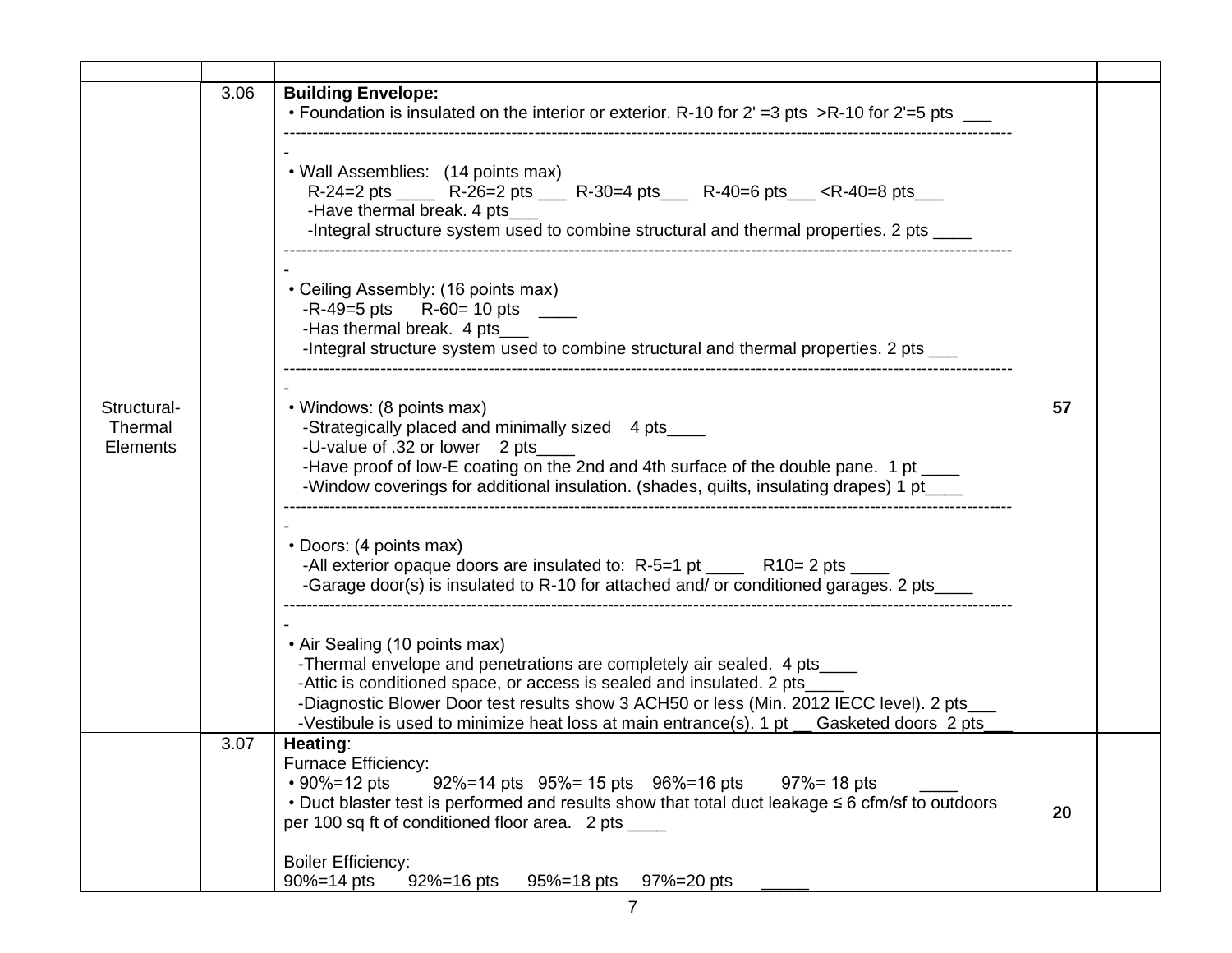|                      | 3.08                                                                                                                                                                                                                                                                                                                                     | Cooling:<br>• Stack and/or cross ventilation capacity exists for seasonal cooling. (Paths < 40 ft.) 1 pt ____<br>• An open floor plan will allow air to circulate freely throughout the house. 1 pt<br>• No AC is installed. 3 pts<br>• Central AC unit with a SEER rating of 15 or better or AC unit installed as a single unit with an<br>EER (Energy Efficiency Rating) of 40+ 1 pt ____ | 6            |  |  |  |
|----------------------|------------------------------------------------------------------------------------------------------------------------------------------------------------------------------------------------------------------------------------------------------------------------------------------------------------------------------------------|---------------------------------------------------------------------------------------------------------------------------------------------------------------------------------------------------------------------------------------------------------------------------------------------------------------------------------------------------------------------------------------------|--------------|--|--|--|
| Energy<br>Appliances | 3.09                                                                                                                                                                                                                                                                                                                                     | Multi-speed ceiling fans (Energy Start Certified) are installed in 50% of rooms.                                                                                                                                                                                                                                                                                                            | $\mathbf{2}$ |  |  |  |
|                      | 3.10                                                                                                                                                                                                                                                                                                                                     | No HVAC air handling equipment is in non-conditioned spaces.                                                                                                                                                                                                                                                                                                                                | 1            |  |  |  |
|                      | 3.11                                                                                                                                                                                                                                                                                                                                     | Smart home system installed for heating and lighting control and telecommunications.<br>• Remote control of heat only: 1 pt<br>• Remote control of lights, heat, etc.: 2 pts ____                                                                                                                                                                                                           | $\mathbf 2$  |  |  |  |
|                      | 3.12<br><b>Clothes Drying:</b><br>• No dryer is installed & clothes line or rack is installed. 10 pts ____<br>• Energy Star dryer is installed. 4 pts<br>• Condensing Heat Pump dryer installed. 6 pts ____<br>• Gas dryer stub-out is installed. 1 pt ____<br>• Clothes line or rack installed. Inside: 2 pts ______ Outside: 1 pt ____ |                                                                                                                                                                                                                                                                                                                                                                                             |              |  |  |  |
| Lighting             | 3.13                                                                                                                                                                                                                                                                                                                                     | Lighting:<br>• Daylighting provided in all rooms (includes solar tubes but not skylights) 3 pts<br>• Interior light fixtures are non-incandescent: (Points based on % of total fixtures installed)<br>Compact or tubular fluorescent: 6 pts Energy Star certified: 8 pts LED: 10 pts __                                                                                                     | 13           |  |  |  |
| Power                | 3.14                                                                                                                                                                                                                                                                                                                                     | Utility supplied electric power (or solar generation) is on site and used at start of framing.                                                                                                                                                                                                                                                                                              | 5            |  |  |  |
| Other<br>Programs    | 3.15                                                                                                                                                                                                                                                                                                                                     | Project is also participating in another energy certification program (i.e. LEED, NAHB,<br>Engineered for Life, Certified Plus, Build America, Utility Company Programs, Energy Star, etc.)                                                                                                                                                                                                 |              |  |  |  |
|                      |                                                                                                                                                                                                                                                                                                                                          | <b>Total for category 3-Energy Use &amp; Efficiency</b>                                                                                                                                                                                                                                                                                                                                     | 214          |  |  |  |
|                      |                                                                                                                                                                                                                                                                                                                                          | <b>4- Material and Resource Use</b>                                                                                                                                                                                                                                                                                                                                                         |              |  |  |  |
| <b>House Size</b>    | 4.01                                                                                                                                                                                                                                                                                                                                     | Credit awarded for smaller houses (all buildings in project). The square footage per bedroom is:<br>$\epsilon$ <300 sf = 50 pts, <400 sf = 44 pts, <500 sf= 40 pts, <600 sf= 30 pts, <700 sf = 20 pts, <800 sf<br>$= 10$ pts                                                                                                                                                                | 50           |  |  |  |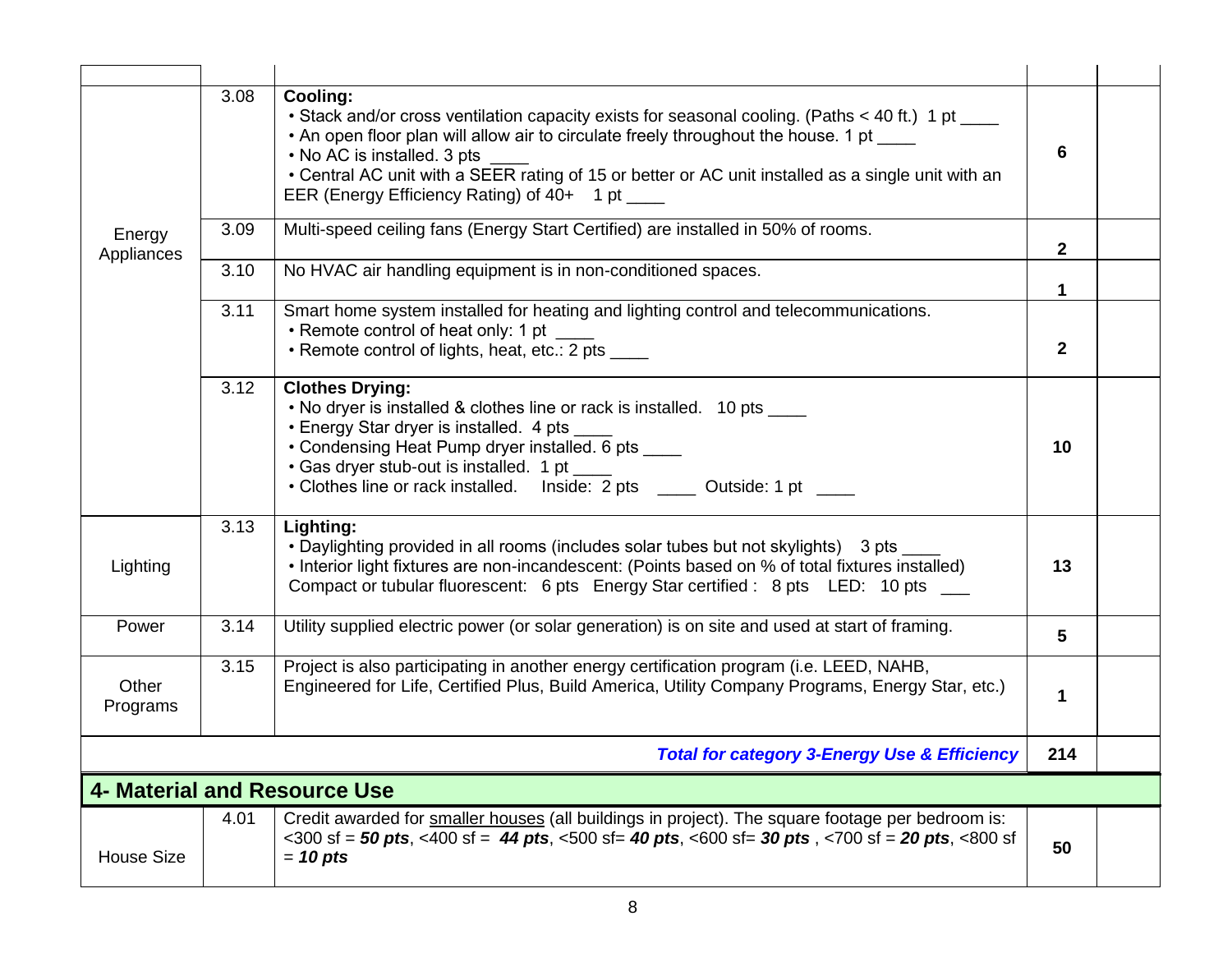| Value<br>Engineering                                            | 4.02 | Use of Optimal Value Engineering (OVE), LEAN Engineering, or advanced framing techniques.<br>Must include examples on drawings.                                                                                                                                                                                                                                                                                                                  |    |  |  |  |  |
|-----------------------------------------------------------------|------|--------------------------------------------------------------------------------------------------------------------------------------------------------------------------------------------------------------------------------------------------------------------------------------------------------------------------------------------------------------------------------------------------------------------------------------------------|----|--|--|--|--|
|                                                                 | 4.03 | Credit will be awarded for designs with extra consideration for durability and resilience to weather<br>damage from these elements: freeze-thaw cycles, wind, flooding, storm water, moisture,<br>temperature extremes, and UV radiation exposure.                                                                                                                                                                                               | 10 |  |  |  |  |
| Durable<br>Adaptive<br>Design                                   | 4.04 | Home is designed to be adaptive in use. Examples include accessibility to additions to<br>accommodate aging in place, ADA accessible, residential to commercial, home based industry,<br>extended family, smart wiring, ease of remodeling, etc.                                                                                                                                                                                                 | 10 |  |  |  |  |
|                                                                 | 4.05 | Use of durable finishes (i.e. warranty or life expectancy of 40+ years). Points are based on % of<br>total finish used in each category: roofing (3 pts), siding (3 pts), and indoor flooring (3 pts).                                                                                                                                                                                                                                           | 9  |  |  |  |  |
|                                                                 | 4.06 | Regional materials: Points are based on % of total material used.<br>*Extracted within 500 miles of site. List materials and percentage of total materials. 10 pts max<br>*Manufactured within 500 miles of site. List materials and percentage of total materials. 5 pts<br>max                                                                                                                                                                 | 15 |  |  |  |  |
| <b>Building</b><br><b>Materials</b>                             | 4.07 | Materials used are FSC or SFI certified. Locally milled wood can also receive this credit. Points<br>are based on % of total material used. List materials and percentage of total materials. 10 pts<br>max                                                                                                                                                                                                                                      | 10 |  |  |  |  |
|                                                                 | 4.08 | Recycled, salvaged, and/or rapidly renewable materials are used. Points are based on % of total<br>material used. List materials and percentage of total materials. 15 pts max                                                                                                                                                                                                                                                                   | 15 |  |  |  |  |
| Solid Waste                                                     | 4.09 | <b>Construction Waste Management:</b><br>• Waste management area located in area that reduces impact. 1 pt<br>· Site has clear waste segregation strategy and area. 3 pt __<br>• There is waste management plan. Verbal: 1 pt<br>Written: 4 pts<br>• Construction waste is reduced through reuse, recycling and donation of excess materials.<br>6 pts $\_\_$<br>• Removed stumps and tree limbs are ground for mulch for use on site. 1 pt ____ | 15 |  |  |  |  |
| 139<br><b>Total for category 4-Materials &amp; Resource Use</b> |      |                                                                                                                                                                                                                                                                                                                                                                                                                                                  |    |  |  |  |  |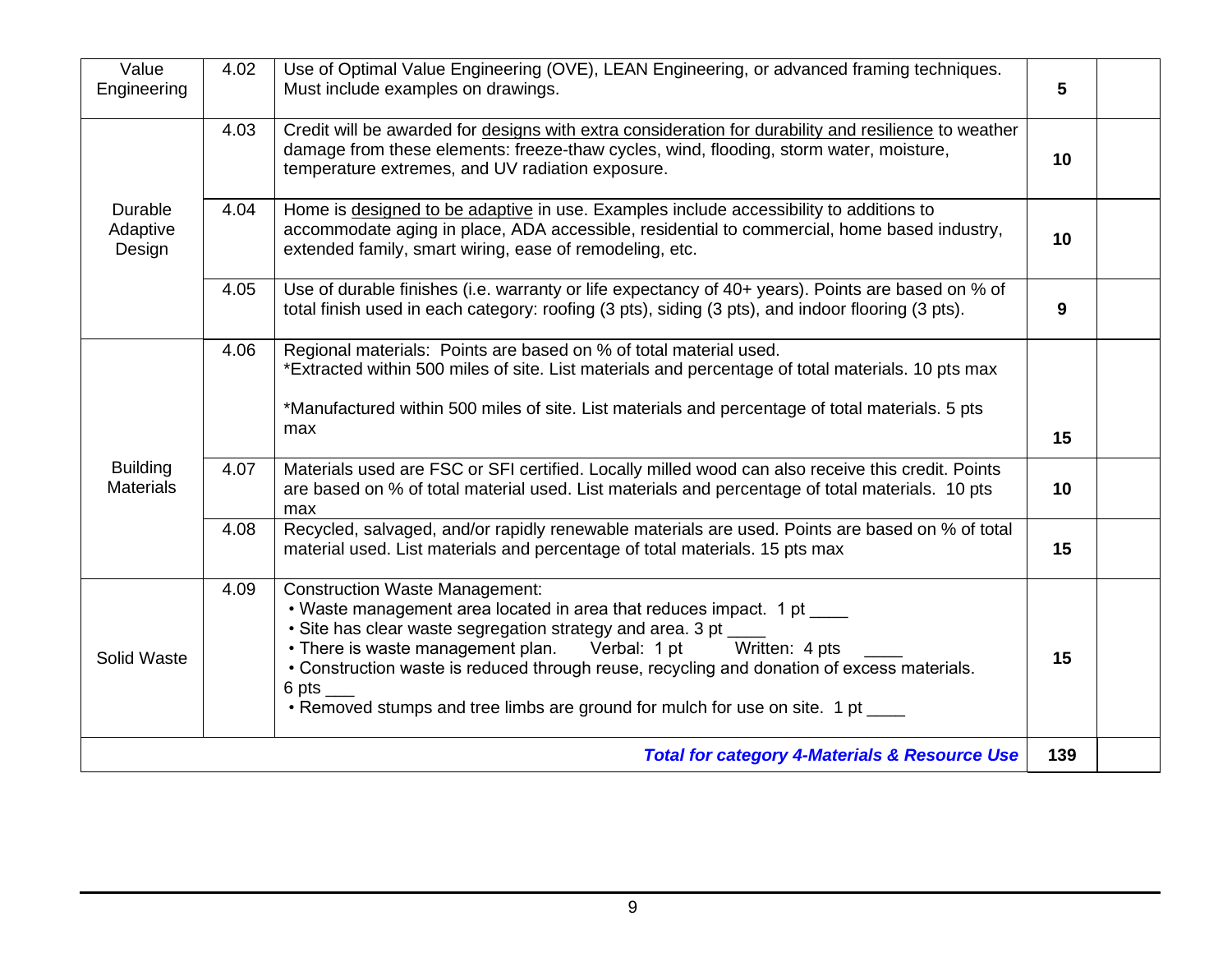| <b>5- Indoor Environmental Quality</b> |                                                                                                                                                        |                                                                                                                                                                                                                                                                                                                                                                                                                                      |              |  |  |  |  |  |
|----------------------------------------|--------------------------------------------------------------------------------------------------------------------------------------------------------|--------------------------------------------------------------------------------------------------------------------------------------------------------------------------------------------------------------------------------------------------------------------------------------------------------------------------------------------------------------------------------------------------------------------------------------|--------------|--|--|--|--|--|
| <b>Site</b>                            | Only non-toxic pesticides (includes termite pretreatment) and herbicides are used on site. Or<br>5.01<br>none used.                                    |                                                                                                                                                                                                                                                                                                                                                                                                                                      |              |  |  |  |  |  |
| Ventilation                            | 5.02                                                                                                                                                   | <b>Ventilation Addresses ASHRAE Standard 62.2:</b><br>• Heat/Energy Recovery Ventilator (HRV or ERV) or air-to-air heat exchanger is installed.<br>20 pts $\_\_$<br>• Furnace with fresh air intake. 10 pts<br>• All bathroom exhaust fans are wired with light, occupant sensor, or on a timer. 5 pts ___<br>• Kitchen exhaust fans rated for 1.0 sone (noise rating) or less. 2 pts ___<br>• All exhaust fans lead outdoors. 2 pts | 20           |  |  |  |  |  |
|                                        | 5.03                                                                                                                                                   | Passive radon ventilation system is installed per EPA guidelines.                                                                                                                                                                                                                                                                                                                                                                    | 10           |  |  |  |  |  |
|                                        | 5.04                                                                                                                                                   | Project has detached garage, no garage, or an exhaust fan in garage on a timer and/or wired to<br>door opener on attached garage.                                                                                                                                                                                                                                                                                                    | $\mathbf{2}$ |  |  |  |  |  |
| <b>Building</b><br><b>Materials</b>    | 5.05                                                                                                                                                   | Finish Material VOC level (flooring, adhesives, sealants, paints, etc.) Points based on<br>percentage of finished area:<br>• Zero VOC materials are used 10 pts ____<br>• Low VOC materials are used 5 pts _____                                                                                                                                                                                                                     | 10           |  |  |  |  |  |
|                                        | 5.09                                                                                                                                                   | Formaldehyde-free materials are used: insulation, sheeting, sub-floors, cabinets, etc.                                                                                                                                                                                                                                                                                                                                               | 5            |  |  |  |  |  |
| Other<br>Programs                      | 5.10                                                                                                                                                   | EPA's Indoor airPlus certified.                                                                                                                                                                                                                                                                                                                                                                                                      | 5            |  |  |  |  |  |
| Heating &<br>Cooling                   | 100% of combustion appliances including fireplaces & woodstoves are sealed-combustion.<br>5.06<br>$5$ pts_<br>No fireplaces or woodstoves. 2 pts: ____ |                                                                                                                                                                                                                                                                                                                                                                                                                                      |              |  |  |  |  |  |
|                                        |                                                                                                                                                        | <b>Total for category 5-Indoor Environmental Quality</b>                                                                                                                                                                                                                                                                                                                                                                             | 59           |  |  |  |  |  |

| 6- Aesthetics, Innovation & Education |      |                                                                                                                                                                                 |    |  |  |  |  |
|---------------------------------------|------|---------------------------------------------------------------------------------------------------------------------------------------------------------------------------------|----|--|--|--|--|
| Aesthetics                            | 6.01 | Intentional aesthetic enhancement credit: Points are awarded based on 1. Composition and<br>expression 2. Craftsmanship and 3. Response and association with place and context. | 15 |  |  |  |  |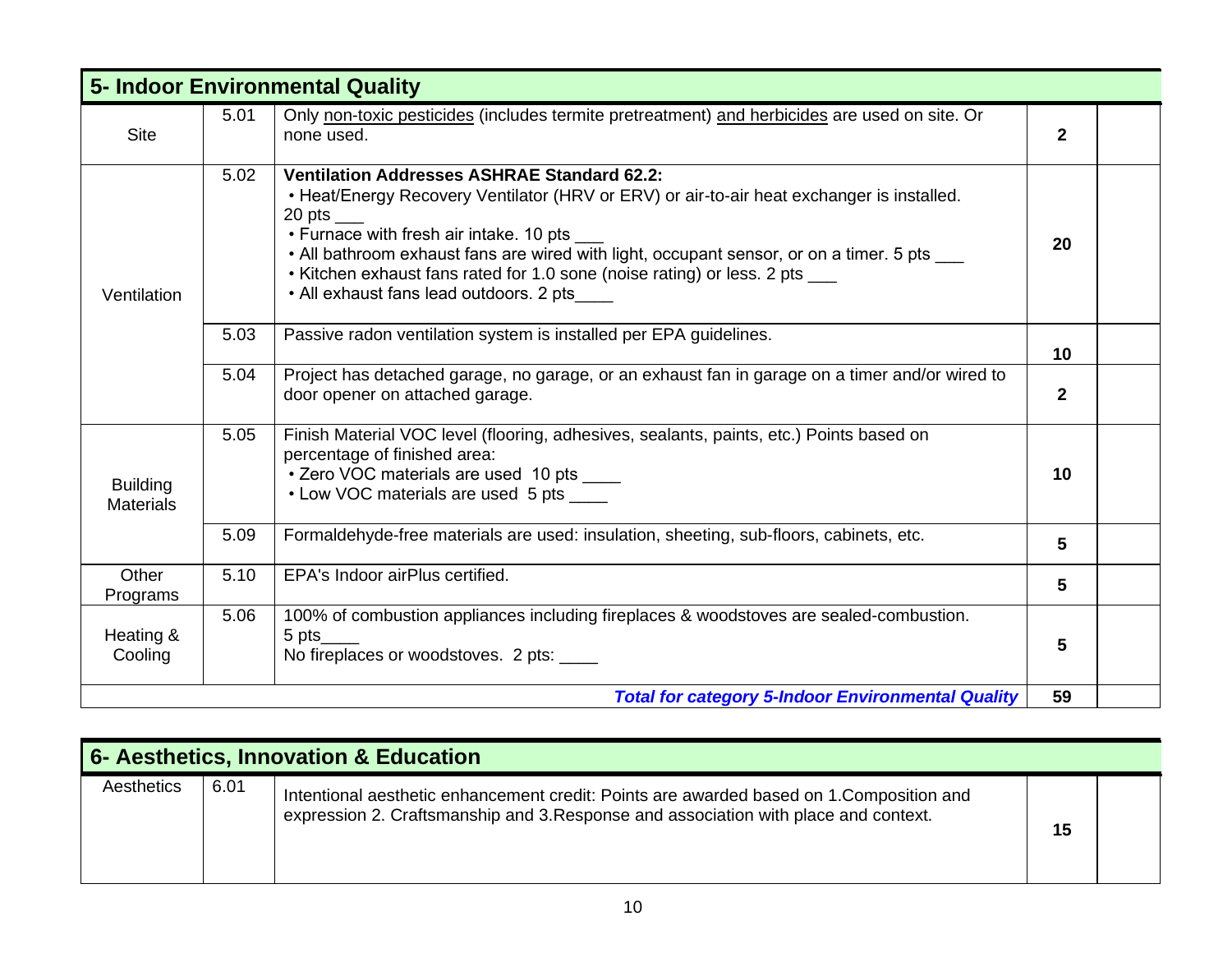| Education        | 6.02 | Educational aspects are integrated throughout the construction (eg construction blog, tours,<br>speaking at local schools about project) | 5  |  |
|------------------|------|------------------------------------------------------------------------------------------------------------------------------------------|----|--|
| Innovation       | 6.03 | Innovation:                                                                                                                              | 10 |  |
| <b>Education</b> | 6.04 | Owner agrees to open house for a County Sponsored Home Tour within 2 years of the certificate<br>of occupancy.                           | 5  |  |
|                  |      | <b>Total for category 6-Aesthetics, Innovation &amp; Education</b>                                                                       | 35 |  |

### **Total Points for all Categories**

|                  |     |     | ັ   |     | ა  |    | Total |
|------------------|-----|-----|-----|-----|----|----|-------|
| <b>Totals</b>    | 102 | 205 | 214 | 139 | 59 | 35 | 755   |
| <b>Submitted</b> |     |     |     |     |    |    |       |
| <b>Final</b>     |     |     |     |     |    |    |       |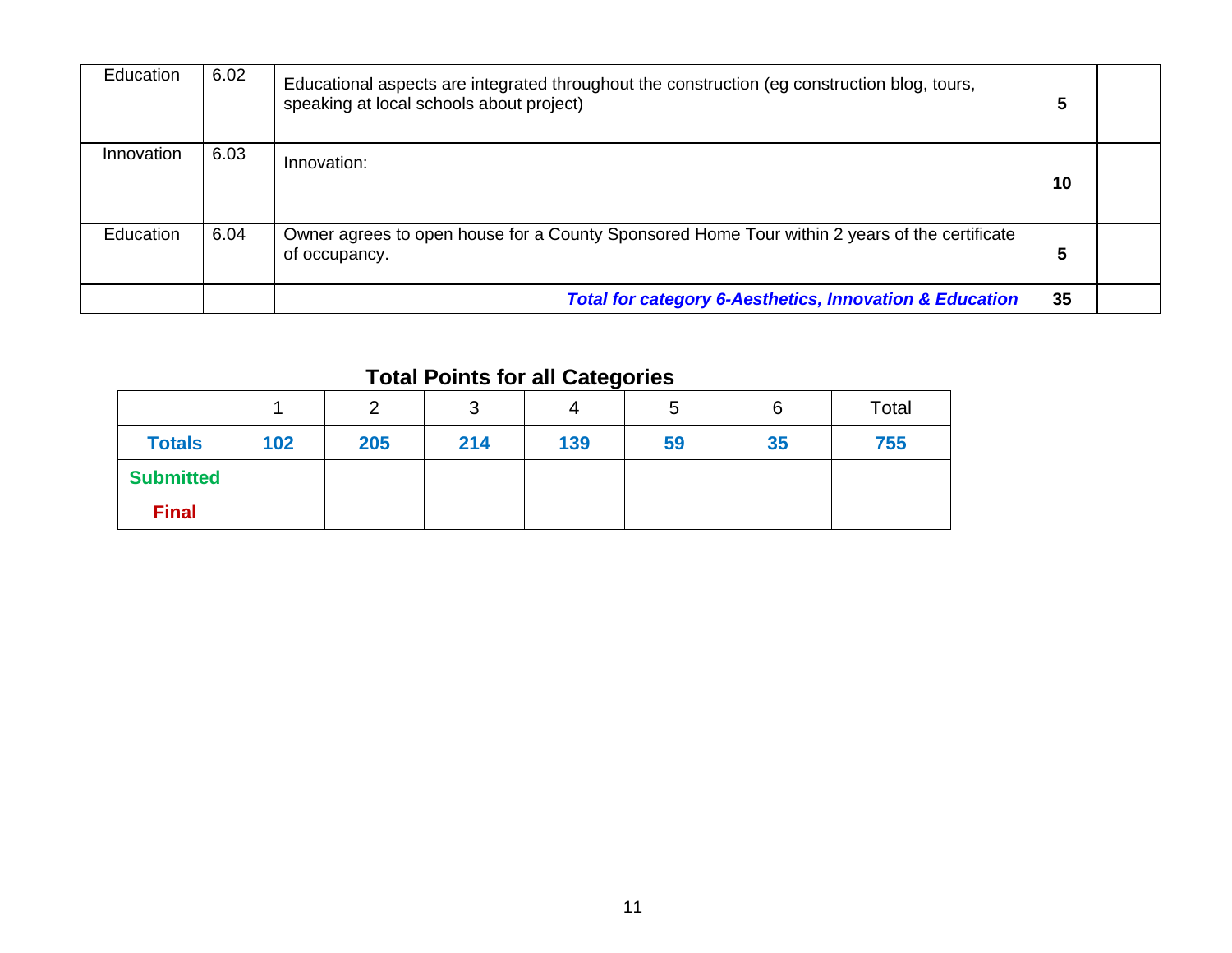#### **Some Notes on Reading the Worksheet**

The first section of the worksheet describes the prerequisites. The rating categories as outlined on page 1 will follow the prerequisites. Within each rating category, there are items that give the user a chance to accumulate points by satisfying the requirements of each item. Sometimes an item has properties that could place it in more than one category. For example, this happens frequently with items that deal with the use of hot water as this effects both water consumption and energy use. The CCSBP placed all items in the categories only once and we placed it where one would most likely think of it when designing, constructing, or just contemplating a specific building system.

Each of the line items contains more than just a description of the item. You will also see the item number, the number of possible points that can be earned, the stage at which verification of the item shall take place, and an indication if the item must be in the homeowner's manual. Both the "Verification Stage" column and the "Homeowner's Manual" column warrant a bit of explanation, since we are using abbreviations to express what we mean in this columns.

For the "Homeowner's Manual" column, there is a 'Y' for yes, meaning the support documentation for this item must be retained for the manual or an 'NA' meaning it is not applicable or not required that documentation is retained.

For the "Verification Stage" column, we have created a legend for the abbreviations used in this column:

**PR**= Plan Review **PRA**= Plan Review Attachment **I**=Initial Visit (Committee) **US**=Under Slab Inspection **R**=Rough Inspection (Trades) **II**= Insulation Inspection **F**=Final Inspection (Trades) **FC**=Final Committee Inspection

The amount of inspections may seem intimidating at first, but most coincide with the usual building inspections with some added involvement of some CCSBP Committees members as well. Contact the CCSBP Manager for any questions on what is required at inspections or on how they shall occur.

#### **The Steps for Project Certification**

- 1. An over-the-counter initial meeting where the builder obtains information about the program including the application and checklist. If desired by the builder/designer, there is also the option of pre-submitting plans for an initial review and then meeting to go over any suggestions the CCSBP might have.
- 2. Once the application and checklist are returned to the CCSBP, the builder obtains a yard sign designating their project as part of the Sustainable Building Program.
- 3. As part of compliance with the program the builder is asked to keep a "homeowner's manual. In this manual they need to save any product/appliance/material specs, any system information-solar/rainwater/graywater, they are asked to take pictures of key installation steps- insulation/systems/Trombe walls/anything that will be covered but needs to be verified.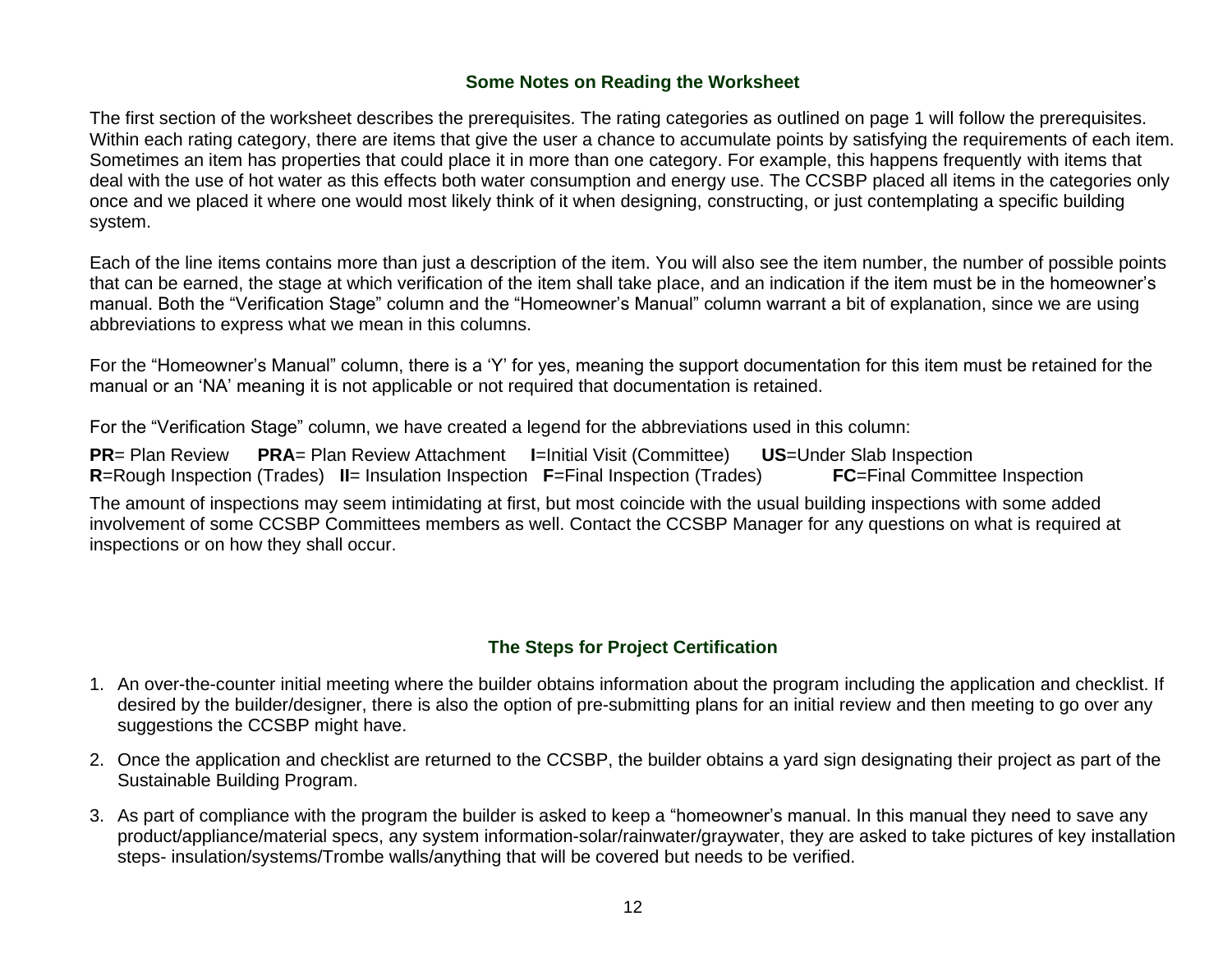- 4. The builder is asked to keep the program up to date on their progress and to schedule times for the program to visit/inspect their progress with their checklist elements.
- 5. After the builder receives their Certificate of Occupancy, they contact the CCSBP to schedule a checklist cross-check inspection. The builder needs to be present with their plans and homeowner's manual at the time of the inspection. Once the project is evaluated with the checklist and meets at least the minimum requirements, the CCSBP awards the builder and their project at a public event and they receive our Sustainable Building Award plaque. The builder posts this plaque on their home/building.

#### **The Benefits of Project Enrollment in the Free Sustainable Building Award Program**

**Value** By receiving the CCSBP Sustainable Building Award, a project is identified as reaching a level of sustainability that meets national, local and regional requirements. The Program encourages people to build homes that use fewer resources like energy and water, have a smaller carbon footprint, have better indoor air quality, and require less maintenance than homes that don't meet CCSBP certification requirements. Home owners can expect increased comfort, satisfaction, and re-sale values.

**Support and Resources** Obtain ideas and resources for project design and sustainable building approaches. Acquire assistance with permitting/code compliance questions, and information on available tax incentives and rebates. Use the CCSBP resource directory to find local providers and suppliers for sustainable building products and practices.

**Project Recognition** Receive recognition through press releases, articles and announcements. Projects are identified as a CCSBP Sustainable Building Project with a yard sign posted at the construction site. Sustainable Building Award Plaques are given at a public award ceremony.

**Be a Role Model** your building can be a tool for teaching others about conservation, local history and regional characteristics, as well as energy and water efficiency, sustainable design, recycling, renewable energy and much more! Be a part of the solution!

#### **Sustainable Building Program and Checklist Core Values**

#### **Community and Regionally Focused**

The community focus should include meeting the needs of Coconino County residents, such as affordable housing and sustainable economic development as it relates to green building. The community character, defined by its design, view sheds, gathering places, historic and cultural resources and environmental characteristics, should be celebrated and preserved. The regional focus involves considering the climate, water and energy resources within the county. The International Energy Conservation Code (IECC) defines Coconino County as having a dry climate with moderate heating requirements and no significant cooling requirements. The availability of water in the county is one of the most critical factors in planning for future growth and development.